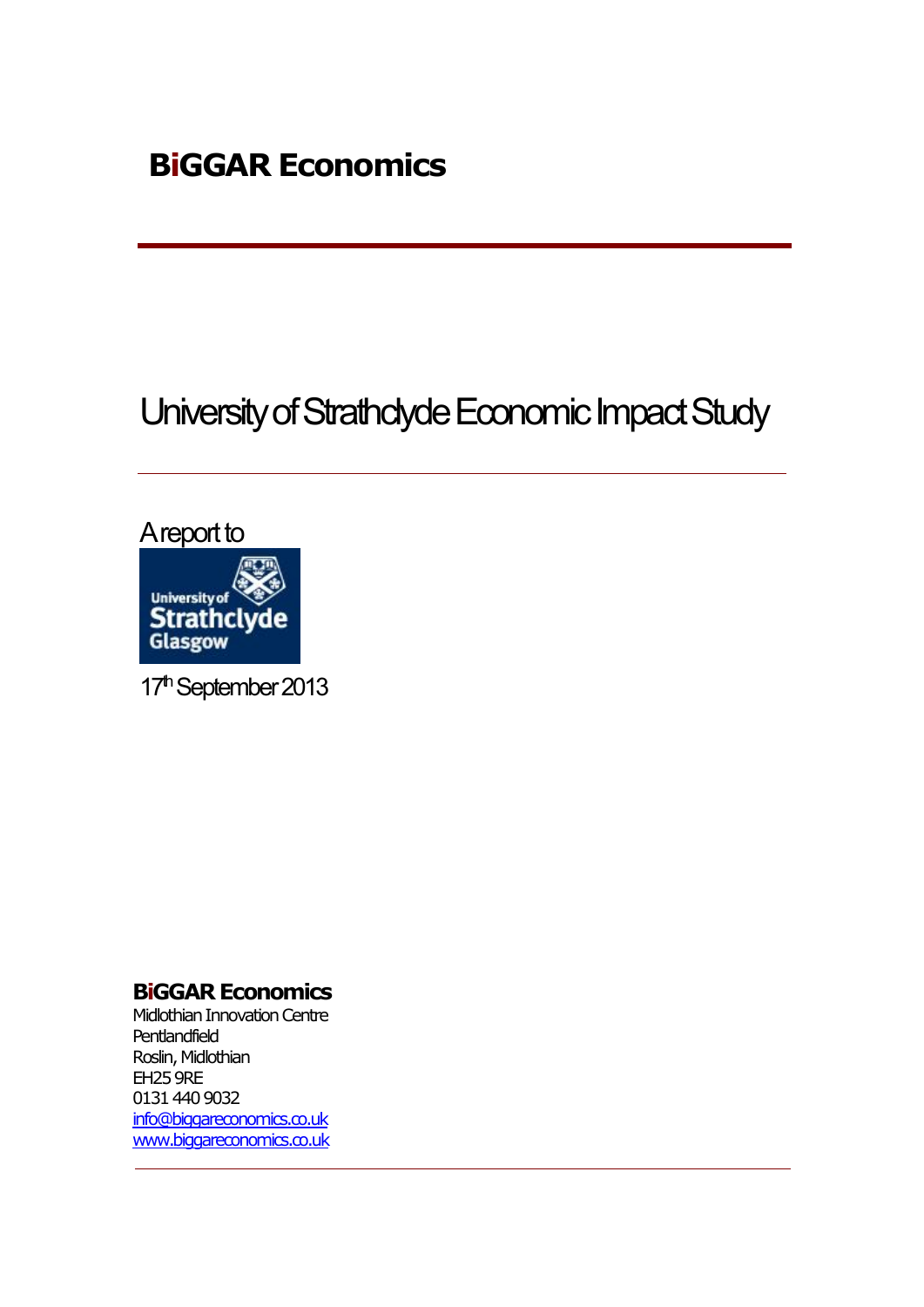#### **CONTENTS**

| 5 |  |
|---|--|
|   |  |
|   |  |
|   |  |
| 9 |  |
|   |  |
|   |  |
|   |  |
|   |  |

#### Page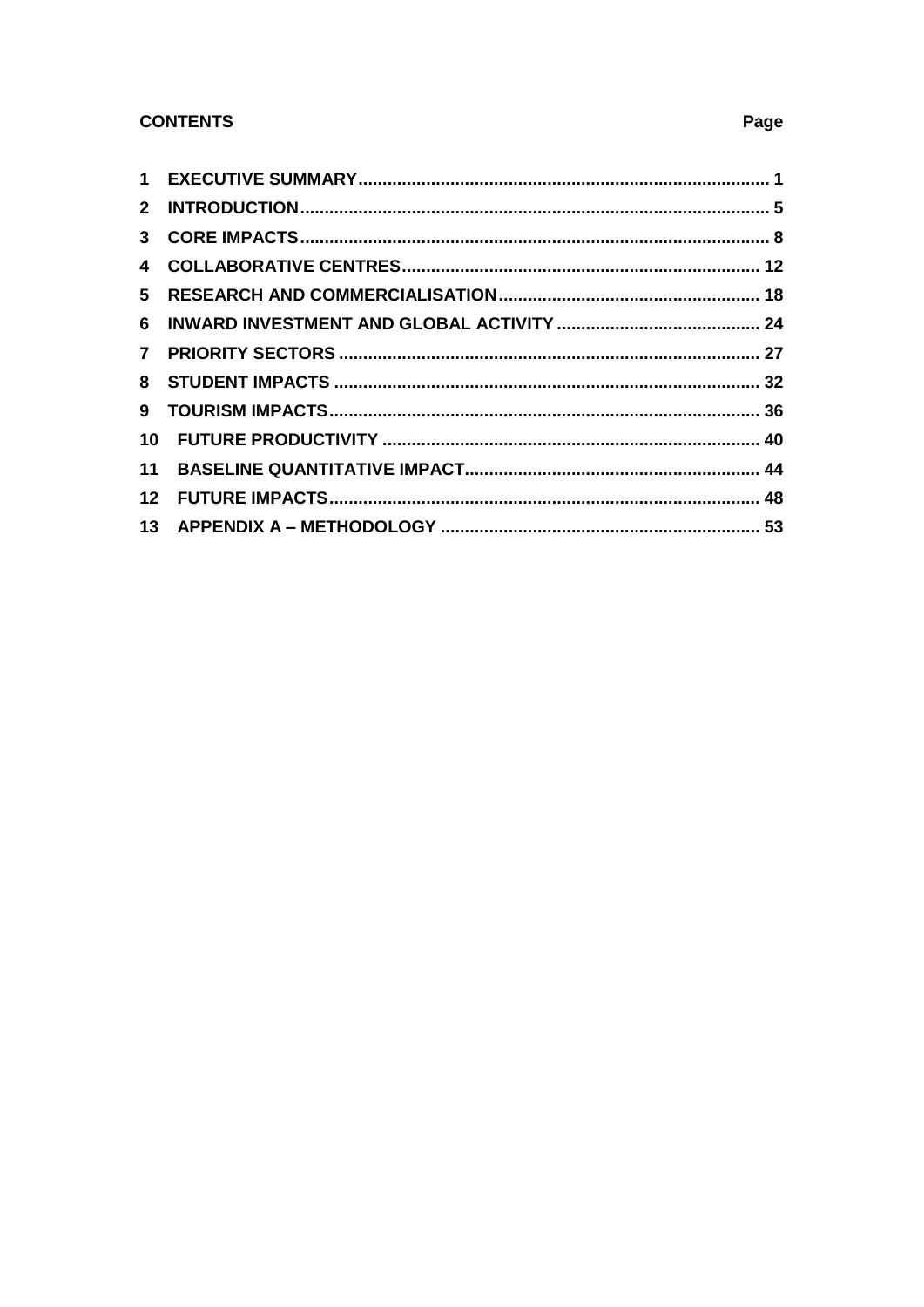## **1 EXECUTIVE SUMMARY**

The University of Strathclyde is a "place of useful learning"; this is the University's founding statement, guiding philosophy and statement of purpose for the future. Through the realisation of this purpose, the University generates economic impact, through its day-to-day operations of generating income for teaching, research and knowledge transfer, purchasing supplies, employing staff and capital investment and through a range of activities that involve engaging with partners to solve problems of significance to contemporary society. The baseline economic impact of the University of Strathclyde for 2012/13 has been estimated as:

- £276.5 million gross value added (GVA) and 7,805 jobs in Glasgow;
- £489.7 million GVA and 13,031 jobs in Scotland; and
- £527.5 million GVA and 13,194 jobs in the UK.

When the increased future productivity (associated with a one year cohort of graduates) is included the total economic impacts are estimated at:

- £523.3 million GVA in Glasgow;
- £1,009.3 million (i.e. £1 billion) GVA in Scotland; and
- £1,118.7 million (i.e. £1.1 billion) GVA in the UK.

However, this figure is an understatement of the University of Strathclyde's impact on the economy and of the impact of its partners' investment in Scotland and consequent economic benefits. The University's collaborative relationship with industry and the public sector and the leadership role it has in delivering innovation and the development of competitive advantage in priority sectors is crucial to future economic performance; however, this scale of this impact is hard to measure due to its intangible nature.

While the full long term economic impact of the University of Strathclyde's activities is difficult to measure, even those impacts that can be measured represent a good return on the investment from the taxpayer.

In 2012/13 the University of Strathclyde had an income of £237 million. Of this, £92 million was accounted for by grants from the Scottish Funding Council (SFC) and a further £31 million came from tuition fees from Scottish and EU students (most of which was also funded from Scottish public sector budgets), giving a core income from the public sector of £123 million. Therefore, for every £1 received by the University of Strathclyde from the Scottish public sector budget, an economic impact of more than £8 was generated in the Scottish economy (including increased future productivity associated with a one year cohort of graduates).

Consultation with industry partners, undertaken as part of this economic impact study, confirms that the collaborative research partnerships in which the University of Strathclyde is involved are expected to have a significant economic value but a value that is not possible to quantify. The research programmes are focused on pre-competitive, industry-level challenges, with expected outputs that can then be further developed into new or enhanced products or processes by individual companies. The industry partners consulted anticipate that many of the global market opportunities associated with the challenges being addressed by the collaborative research programmes could be in the hundreds of millions, or even billions.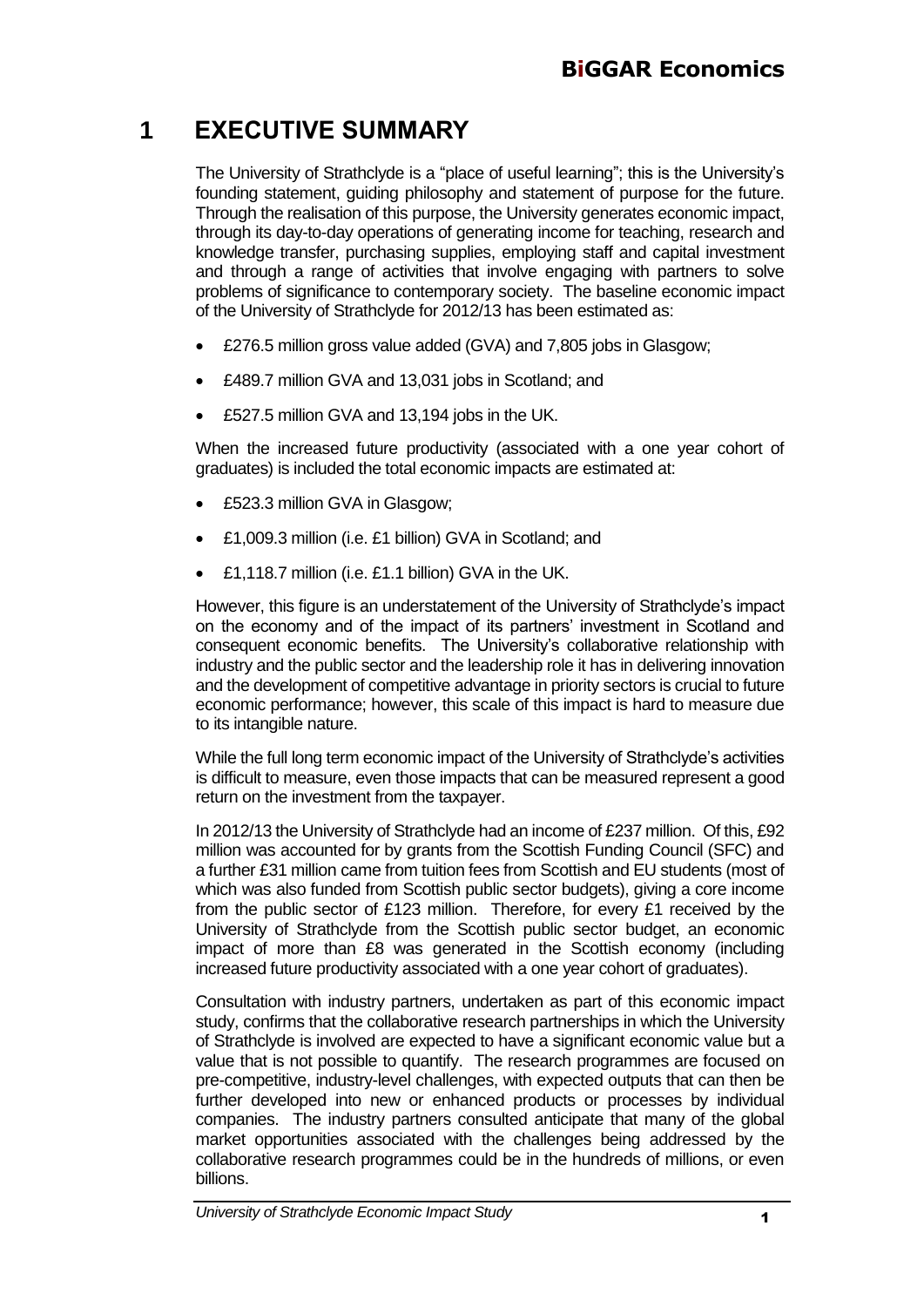## **BiGGAR Economics**

The wider role of the University in driving future economic growth, over and above those impacts that can be quantified, is illustrated in the figure below.



The figure above shows some examples of how the University of Strathclyde's approach of useful learning and working collaboratively with industry and the public sector to solve problems delivers results for the economy. Further examples and indicators of the University's economic contribution include:

- research and commercialisation the University's excellence in this activity is demonstrated by its position as the fifth best university in the UK for spin-out and start-up formation in the last ten years and the rank of fourth in the UK for the number of Knowledge Transfer Partnerships being undertaken;
- collaborative research centres an example of the approach the University takes to useful learning is through the formation of collaborative research centres. There is not one set model of working in partnership with industry and the public sector; instead the University has a flexible approach to each partnership that demonstrates its ethos of useful learning in action. The method of engagement depends on the problem to be solved, the nature of the partners involved and the University's existing and potential strengths. Partnership with industry involves engagement of the key companies in the field, which are typically international companies such as Rolls Royce and GlaxoSmithKline, and small and medium sized enterprises (SMEs) including indigenous growth companies that are wishing to be part of the supply chains of global companies. The University's role in pulling together the activities of industry and the public sector is exemplified by the Technology & Innovation Centre (TIC), the University's contribution to a large scale collaborative economic development project at the International Technology & Renewable Energy Zone (ITREZ) in Glasgow City Centre. The TIC will create a new kind of partnership, challenge conventional thinking about university collaboration and help the UK and Scotland's industries compete on the world stage. This will be done by revolutionising the way that researchers in academia and industry collaborate and innovate together to find solutions to challenges in sectors central to economic competitiveness and growth;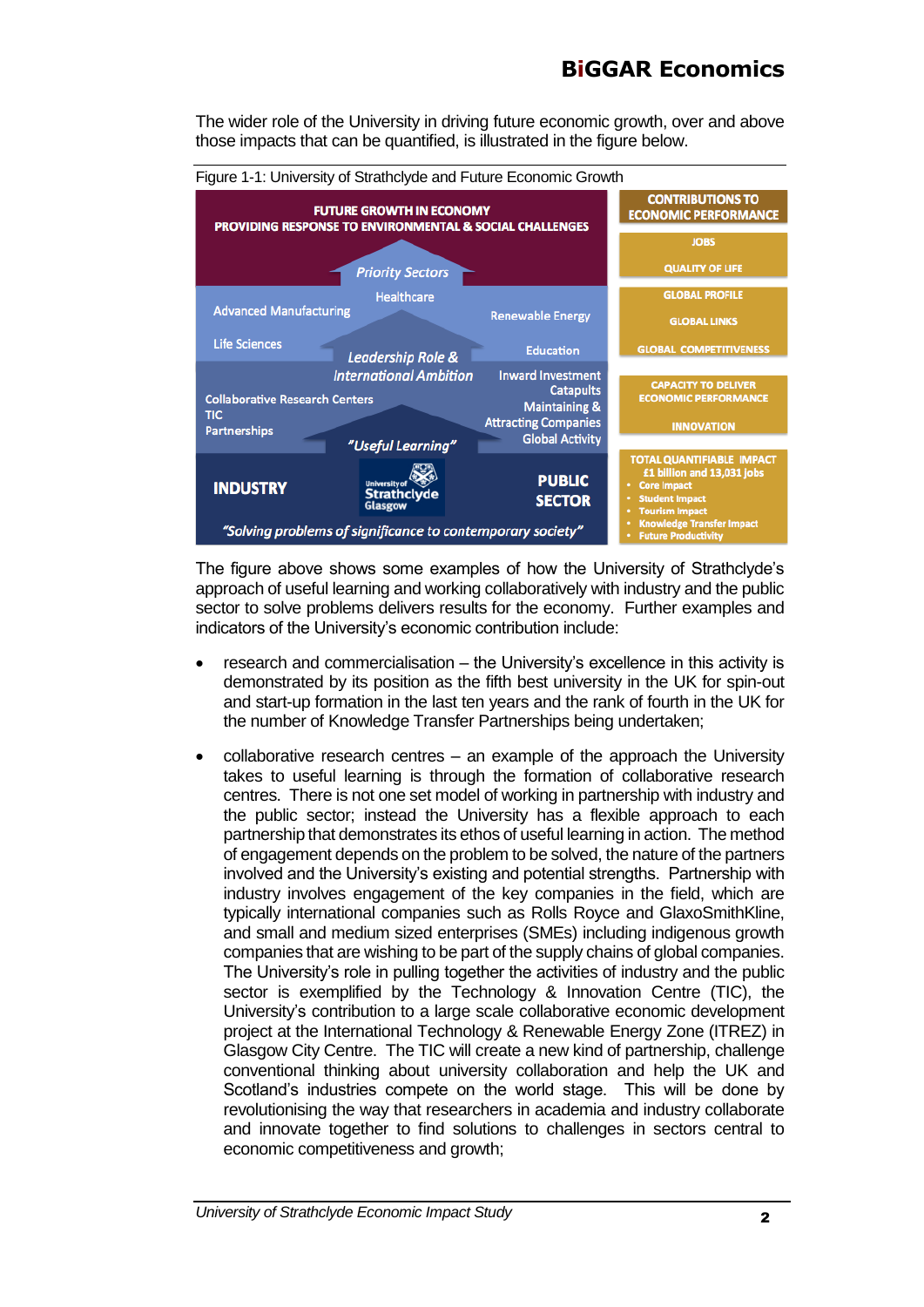- inward investment education, training and innovation are the University's main areas of activities. These activities also contribute to the attractiveness of a location for inward investment. In particular, Scotland has been more successful than the rest of the UK at attracting manufacturing inward investment projects; the University of Strathclyde supports Scotland's manufacturing investment proposition ranging from renewables to bioengineering to pharmaceutical manufacturing. The research-intensive inward investment attracted is particularly important as the UK and Scotland rank poorly compared to comparative countries for the percentage of gross domestic product that is invested in research and development (R&D). In particular, the contribution of business R&D to total R&D spend in the UK and Scotland is lower than other comparative countries. The University of Strathclyde helps to address this weakness in the Scottish economy, for example, by attracting business R&D investment to collaborative research centre membership schemes. Another example of attracting business and R&D is the Technology Strategy Board's (TSB) Catapult programme, which is investing £1 billion to create a network of world-leading centres to transform the UK's capability for innovation in seven specific areas and drive future growth. These centres are where UK businesses, scientists and engineers work together on late-stage research and development. Glasgow is participating in three of these seven centres: the Future Cities Catapult, the High Value Manufacturing Catapult and the Offshore Renewable Energy Catapult. The University of Strathclyde was instrumental in attracting all three to Scotland. Collaborations with industry are also a driver of global links; this is exemplified by the University of Strathclyde's selection as the exclusive European partner university for South Korea's global research and commercialisation programme; and
- priority sectors the UK government has identified advanced manufacturing as one of its strategic sector while the Scottish Government has seven priority sectors of which three are sectors that the University of Strathclyde is deeply engaged in: energy (in particular renewables), life sciences and the universities sector. In addition there are opportunities presented in Scotland's strengths in public sector dominated industries including education and healthcare. The University is a significant contributor to these industries training Scotland's teachers, being a leader for pharmaceutical teaching, home to one of only two UK courses in prosthetics and orthotics and using the TIC to enhance engagement with industry in health technologies.

As with other universities a key contribution of the University of Strathclyde to businesses, sectors and the economy and society as a whole is the contribution of skilled workers, at graduate and advanced degree levels. For example the University of Strathclyde is one of UK's largest engineering schools and the largest in Scotland, producing nearly 50% of Scotland's engineering undergraduates in electronics, mechanics and software. This increases long-term economic productivity (and has been valued by using the graduate premium, an estimate of the additional lifetime earnings associated with a university education).

These activities maintain and support the current business base in Glasgow and Scotland, increase their propensity for R&D and engagement with priority sectors and help to attract companies to invest in the area. Key sectors include renewables and life sciences.

The University's day-to-day operations support a core impact from generating income for teaching, research and knowledge transfer, purchasing supplies, spending of employees' wages and investment in capital projects. These activities